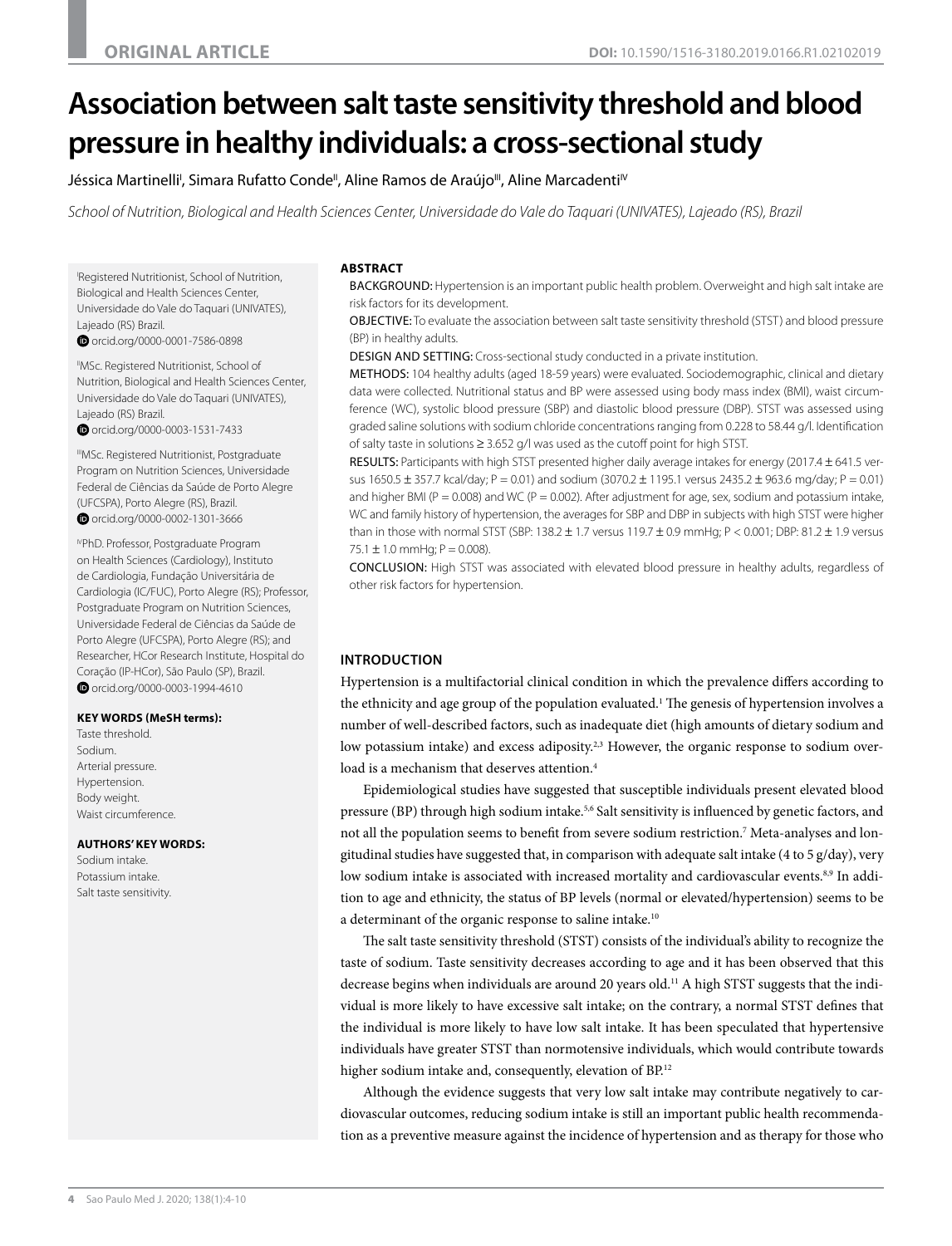are already affected by this disease.<sup>13,14</sup> However, the relationship between STST and BP levels has not been completely elucidated in different populations, since decreased sodium consumption seems to exert better effects on BP in hypertensive black and Asian ethnic populations.10

## **OBJECTIVE**

The aim of this study was to evaluate the association between salt taste sensitivity, systolic blood pressure (SBP) and diastolic blood pressure (DBP) in clinical practice among healthy adults without hypertension, of predominantly Caucasian ethnicity.

## **METHODS**

A cross-sectional study was carried out between June 2015 and April 2016 among adult students and workers at a university located in southern Brazil, which is a region characterized by European colonization. The sample, which was selected for convenience, consisted of 104 adults of both sexes, aged between 18 and 59 years. Individuals with previous medical diagnoses of hypertension, diabetes mellitus or chronic kidney disease, along with pregnant women, were excluded. The study was approved by the local research ethics committee (CAAE 34989914.9.0000.5310) on September 15, 2014, and the subjects consented to their participation in the study by signing a consent statement.

The participants completed a questionnaire that the researchers had structured, which asked for sociodemographic information (age, sex, self-reported ethnicity, schooling level and income level) and clinical information, including known previous diseases and family history of hypertension (father, mother and grandparents).

To verify the frequency of consumption of food rich in sodium, a specific food frequency questionnaire (FFQ) was used. The instrument asked about 15 foods, and the participants reported the frequency of consumption of each of them, on linear scales marked out as follows: 1 – I never eat this; 2 – I eat this less than once a month; 3 – I eat this one to three times a month; 4 – I eat this once a week; 5 – I eat this two to four times a week; 6 – I eat this once a day; or 7 – I eat this twice or more per day. This questionnaire was developed among low-income Brazilian hypertensive patients and its reliability and validity were tested in the same population.<sup>15</sup>

In addition to the FFQ, a 24-hour food recall (R24h) was used. In this method, the participants reported all types and quantities of food consumed over the 24 hours preceding the collection of information, using domestic measurements. The information obtained from the FFQ and R24h was processed using the DietWin® 2011 nutritional software. The total daily energy intake (TEI, in kcal), macronutrients (carbohydrates, proteins and lipids, as percentages of TEI) and dietary sodium and potassium micronutrients (in mg) were evaluated.

The participants' body mass was measured on a mechanical scale (Welmy®, model 110 CH; Santa Bárbara d'Oeste, SP, Brazil), with a maximum capacity of 150 kg, located on a flat surface and away from walls. This assessment was performed in accordance with the guidelines of the Brazilian Ministry of Health (BMH).16 These state that the individual needs to be positioned at the center of the calibrated equipment, barefoot, with the minimum of clothes and accessories possible and in an erect posture with feet together and arms extended alongside the body. The subject should remain standing in this position until the weight reading has been made.

Height was measured using an anthropometric ruler with a scale of 2 m, attached to the balance. For this measurement, the individual was kept standing, without shoes, in an erect posture with knees and heels together and arms extended alongside the body, and with the head positioned in accordance with the Frankfurt plan. With the subject in this position, the anthropometer piece at a right angle to the ruler was placed on the top of this individual's head. The measurement was then made with the subject's back, buttocks and head resting against the vertical plane of the anthropometer, in accordance with the BMH recommendations. The participants' nutritional status was determined according to their body mass index (BMI, in  $\text{kg/m}^2$ ).

Waist circumference (WC) was used to evaluate abdominal obesity. It was measured using an inelastic anthropometric measuring tape (Cescorf®; Porto Alegre, Brazil) of 0.1 mm precision and 2 m length. This was placed horizontally at the midpoint between the lower edge of the last rib and the superior iliac crest of each participant. The subjects were placed in a standing position with their abdomen and arms relaxed. The WC criteria adopted for men and women were those established by the Brazilian Society of Cardiology (BSC).17

The BP (SBP and DBP) was measured with the participants at rest, in a relaxed sitting position, with uncrossed legs, feet flat on the floor and back resting on the chair. The measurements were made with subject's arm at heart height, free from clothes, with the palm of the hand facing up and elbow slightly flexed, using a properly calibrated device (Omron®, model HEM-710 INT; Kyoto, Japan). Two consecutive readings were made, at a two-minute interval, and the second measurement was used for classification. BP was recorded as a continuous variable, and values greater than or equal to 140/90 mmHg (SBP/DBP) were considered elevated.17

To evaluate the STST, nine solutions of sodium chloride (NaCl) were used: 1)  $4 \text{ mmol/l} = 0.228 \text{ g/l}$ ; 2)  $8 \text{ mmol/l} = 0.456 \text{ g/l}$ ; 3) 15 mmol/l =  $0.913$  g/l; 4) 30 mmol/l =  $1.826$  g/l; 5) 60 mmol/l =  $3.652$  $g/l$ ; 6) 120 mmol/l = 7.305 g/l; 7) 250 mmol/l = 14.610 g/l; 8) 500 mmol/l = 29.220 g/l; and 9) 1,000 mmol/l = 58.440 g/l. The solutions were manipulated in a laboratory of dietetic techniques, using potable water and analytical balance for solute measurements. They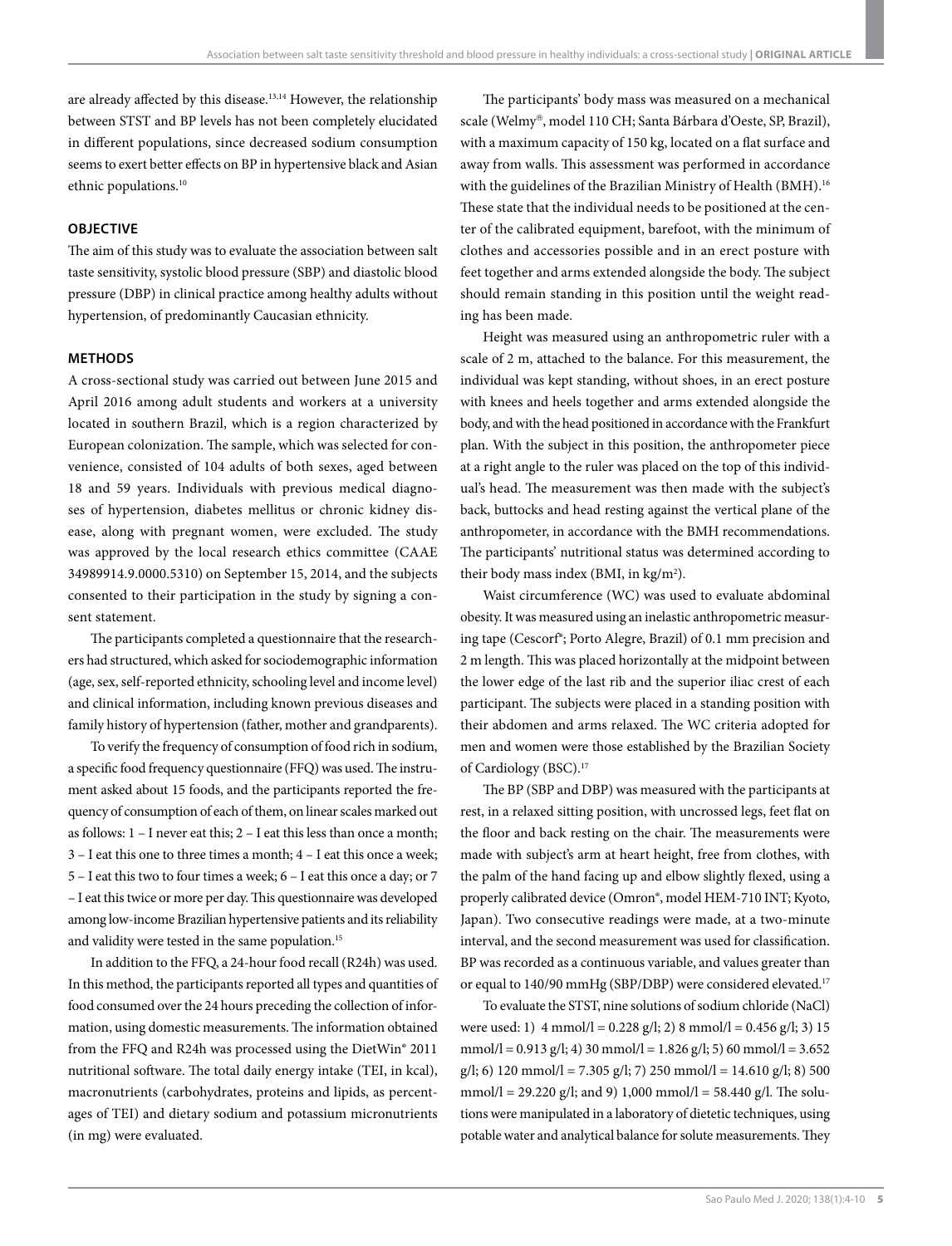were placed in closed bottles and were kept in a dry environment without light, at room temperature.

The subjects were warned not to smoke, eat or brush their teeth over a period of at least two hours preceding the test. Four drops of the test solution were applied to the tip of the individual's tongue. After 10 seconds without breathing or closing his or her mouth, the subject wrote on a card what the taste felt like. The solutions were offered in increasing concentrations until the individual correctly identified the taste that was felt. After making the correct identification, solutions of decreasing concentrations were then tested, until an error of identification occurred. The concentration immediately higher than this was considered to be the NaCl recognition threshold (STST). Individuals with normal STST were those who identified the salty taste in solutions 1 to 4 ( $\leq$  1.826 g/l of NaCl [30 mmol/l]), while individuals with high STST were those who identified salty taste in solutions 5 to 9 ( $\geq$  3.652 g/l of NaCl [60] mmol/l]). To avoid possible adaptations of the taste sensors, the tests were not done with successive concentrations, but randomly, until the identification. Between the tests, the subjects washed out their mouth with potable water.<sup>12,18</sup>

Data were entered into an Excel® worksheet and statistical analyses were performed in the Statistical Package for the Social Sciences (SPSS®), version 17.0 for Windows. Continuous variables were described as averages and standard deviations, and categorical variables as absolute numbers and frequencies. For comparisons among means, Student's t test was used; and among proportions, Fisher's exact test was used. Correlations were assessed using Pearson's correlation test. Analysis of covariance (ANCOVA) was used to investigate the association between STST and mean blood pressure values, with adjustments according to age, sex, WC, family history of hypertension, sodium intake and potassium intake. The significance level was taken to be 5%.

# **RESULTS**

The average age of the participants was  $28.6 \pm 7.4$  years; 80.8% were female and 98% were self-reportedly of white ethnicity. Among the participants, 51% had completed higher education, and 69.2% reported having a per capita income of up to three Brazilian minimum wages per month. Regarding the family history, 31.7% had no family members with any history of hypertension, 49% had up to three relatives with hypertension and 19.2% had four or more relatives with hypertension.

The average BMI of the participants was  $24.1 \pm 3.7$  kg/m<sup>2</sup>; among them, 2.9% were considered underweight, 62.5% had normal weight, 28.9% were overweight and 5.8% were obese. The average WC was  $76.9 \pm 10.2$  cm, and 78% of the participants presented normal values. The means for SBP and DBP were, respectively, 123.8 ± 12.3 mmHg and 76.4 ± 9.5 mmHg, and 89.4% of the participants presented normal BP.

Regarding STST, 77.9% presented normal STST and 22.1% presented high STST. **Table 1** shows the characteristics of the sample according to the STST classification. There was no significant difference regarding sociodemographic variables or family history of hypertension in relation to the STST groups. However, participants classified as having higher sensitivity thresholds presented higher mean SBP and DBP, compared with the individuals who were classified as having lower thresholds (P < 0.001).

There was no difference in SBP ( $P = 0.19$ ) or DBP ( $P = 0.09$ ) in relation to the presence or absence of a family history of hypertension. Comparing the sexes, it was observed that the mean BMI among men  $(26.2 \pm 3.1 \text{ kg/m}^2)$  was significantly higher (P = 0.003) than the BMI among women  $(23.6 \pm 3.7 \text{ kg/m}^2)$ . The same relationship was observed regarding WC, for which the mean was significantly higher ( $P < 0.001$ ) among men (88.1 ± 9.8 cm) than among women (74.3  $\pm$  8.4 cm). Men also presented significantly higher  $(P = 0.001)$  SBP (131.9 ± 12.2 mmHg) than women (121.9 ± 11.6 mmHg), whereas there was no significant difference between the sexes regarding DBP (men: 77.9 mmHg; women: 76.1 mmHg; P  $= 0.43$ ). There was no correlation between age and SBP (P  $= 0.22$ ). However, the correlation between age and DBP was positive and significant ( $r = 0.25$ ;  $P = 0.01$ ). Similarly, the correlations between SBP and BMI ( $r = 0.39$ ;  $P < 0.001$ ), SBP and WC ( $r = 0.47$ ;  $P <$ 0.001), DBP and BMI ( $r = 0.30$ ;  $P = 0.002$ ) and DBP and WC ( $r =$ 0.30;  $P = 0.002$ ) were positive and significant.

**Table 2** presents a comparison of dietary and anthropometric data according to the STST classification. The TEI identified among participants with high STST was significantly higher ( $P =$ 0.01) than among subjects with normal STST. No significant difference was observed in relation to the consumption of carbohydrates, proteins and lipids, according to STST levels. The sodium intake of the subjects with high STST was significantly higher (P

**Table 1.** Characteristics of the sample according to the salt taste sensitivity threshold classification ( $n = 104$ )

|                                    | <b>Normal</b><br><b>STST</b><br>$(n=81)$ | High<br><b>STST</b><br>$(n=23)$ | P-value       |
|------------------------------------|------------------------------------------|---------------------------------|---------------|
| Age (years)                        | $28.1 \pm 7.0$                           | $30.7 + 8.5$                    | $0.13*$       |
| Sex (%)                            |                                          |                                 | $0.14\dagger$ |
| Women                              | 84.0                                     | 69.6                            |               |
| Men                                | 16.0                                     | 30.4                            |               |
| Skin color (%)                     |                                          |                                 | $0.40 \pm$    |
| White                              | 98.8                                     | 95.7                            |               |
| Schooling (%)                      |                                          |                                 | $0.64 \pm$    |
| Incomplete higher education        | 50.6                                     | 43.5                            |               |
| Completed higher education         | 49.4                                     | 56.5                            |               |
| Family history of hypertension (%) | 65.4                                     | 78.3                            | $0.31 \pm$    |
| Systolic blood pressure (mmHg)     | $118.9 \pm 8.2$                          | $141.1 \pm 8.1$                 | $< 0.001*$    |
| Diastolic blood pressure (mmHq)    | $74.4 \pm 8.6$                           | $83.61 \pm 9.0$                 | $< 0.001*$    |

\*Student's t test; ‡ Fisher's exact test. STST = salt taste sensitivity threshold.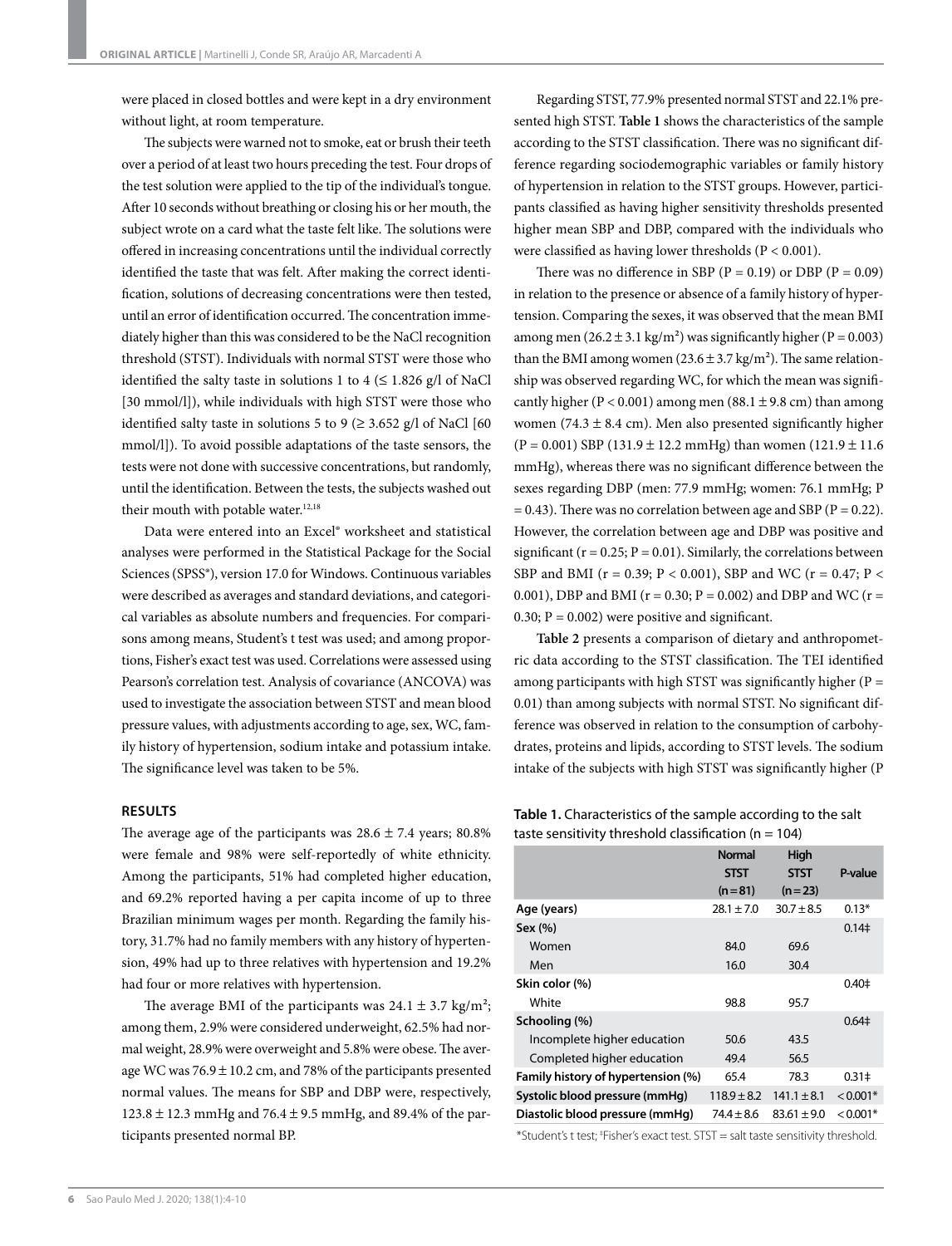$= 0.01$ ) than that of the subjects with normal STST. There was no significant difference in relation to potassium consumption. The BMI of the individuals with high STST was significantly higher than that of the individuals with normal STST ( $P = 0.008$ ), and this was also found in relation to WC ( $P = 0.002$ ).

In evaluating the consumption of foods with high sodium content in the entire sample, ham, sausage, pizza and snacks had the highest frequencies, as shown in **Figure 1**. However, no differences were observed in the averages for SBP and DBP in relation to the frequency of consumption of foods with high sodium content. There was also no difference regarding the classification of salt taste sensitivity (normal or high) in relation to the frequency of consumption of these foods (data not shown).

**Table 3** shows the SBP and DBP values according to salt taste sensitivity and adjusted for possible confounding factors. The BP values remained higher among individuals with high STST than among those classified as having normal sensitivity, after adjustment for age and sex. The same was observed after adjustments for sodium and potassium intake, WC and family history of hypertension, thus suggesting that an association existed between salt taste sensitivity and BP levels, regardless of other factors relating to BP elevation.

### **DISCUSSION**

In our study, we observed an association between STST and BP levels among young adults of primarily Caucasian origin, regardless of other factors relating to BP elevation, such as age, sex, sodium and potassium intake, WC and family history of hypertension. We also, as expected, identified positive correlations between BP and obesity indicators. Moreover, we observed higher energy and sodium intake among participants with high STST, as well as higher BMI and higher WC. We did not identify any difference in relation to the presence of a family history of hypertension, according to STST status. In addition, there was no difference in SBP and DBP values in relation to the presence or absence of a family history of hypertension.

In Indian adolescents, higher STST and higher BP levels were observed in individuals with a family history of hypertension.19 It is known that there is a genetic predisposition associated with salt taste perception and that certain populations are genetically more susceptible to development of hypertension.<sup>20,21</sup> Thus, these conditions may be genetically connected, but this association needs to be better explored.<sup>22</sup>

The relationship between excess adiposity and sodium intake has been explored. In our study, we identified that both the BMI and the WC of participants with high STST were significantly higher than in those with normal STST, as also was dietary sodium

**Table 2.** Dietetic and anthropometric data of the sample according to the salt taste sensitivity threshold classification ( $n = 104$ )

|                                      | <b>Normal STST</b><br>$(n = 81)$ | <b>High STST</b><br>$(n = 23)$ | $P-value*$ |
|--------------------------------------|----------------------------------|--------------------------------|------------|
| Total daily energy intake (kcal/day) | $1650.5 \pm 357.7$               | $2017.4 \pm 641.5$             | 0.01       |
| Carbohydrate (% from TEI)            | $50.3 \pm 8.1$                   | $50.6 \pm 7.9$                 | 0.86       |
| Protein (% from TEI)                 | $18.7 \pm 4.8$                   | $17.3 \pm 4.5$                 | 0.19       |
| Total fat (% from TEI)               | $30.8 \pm 7.6$                   | $31.9 \pm 7.0$                 | 0.53       |
| Dietary sodium (mg/day)              | $2435.2 + 963.6$                 | $3070.2 \pm 1195.1$            | 0.01       |
| Dietary potassium (mg/day)           | $2116.8 \pm 725.5$               | $2219.2 \pm 774.5$             | 0.56       |
| Body mass index (kg/m <sup>2</sup> ) | $23.4 \pm 2.9$                   | $26.6 \pm 5.0$                 | 0.008      |
| Waist circumference (cm)             | $74.8 \pm 8.1$                   | $84.6 \pm 13.3$                | 0.002      |

\*Student's t test. TEI = total daily energy intake; STST = salt taste sensitivity threshold.



**Figure 1.** Frequency of consumption of foods with high sodium content in the entire sample (%;  $n = 104$ ).

|  | Table 3. Adiusted means for arterial blood pressure according to the salt taste sensitivity threshold classification (mean $\pm$ standard error: n = 104) |
|--|-----------------------------------------------------------------------------------------------------------------------------------------------------------|
|  |                                                                                                                                                           |

|         | Systolic blood pressure |                      |          | Diastolic blood pressure |                      |          |
|---------|-------------------------|----------------------|----------|--------------------------|----------------------|----------|
|         | Normal STST $(n = 81)$  | High STST $(n = 23)$ | P-value* | Normal STST $(n = 81)$   | High STST $(n = 23)$ | P-value* |
| Model 1 | $119.1 \pm 0.9$         | $140.4 \pm 1.7$      | < 0.001  | $74.55 \pm 1.0$          | $83.05 \pm 1.8$      | < 0.001  |
| Model 2 | $119.2 \pm 0.9$         | $140.1 \pm 1.7$      | < 0.001  | $74.79 \pm 1.0$          | $82.52 \pm 1.9$      | < 0.001  |
| Model 3 | $119.7 \pm 0.9$         | $138.5 \pm 1.7$      | < 0.001  | $74.99 \pm 1.0$          | $81.56 \pm 1.9$      | 0.004    |
| Model 4 | $119.8 \pm 0.9$         | $138.2 \pm 1.7$      | < 0.001  | $75.12 \pm 1.0$          | $81.15 \pm 1.9$      | 0.008    |

\*ANCOVA = analysis of covariance. STST = salt taste sensitivity threshold.

Model 1: Means adjusted for age and sex; Model 2: Means adjusted for model 1 + dietary sodium and potassium intake; Model 3: Means adjusted for model 2 + waist circumference; Model 4: Means adjusted for model 3 + family history of hypertension.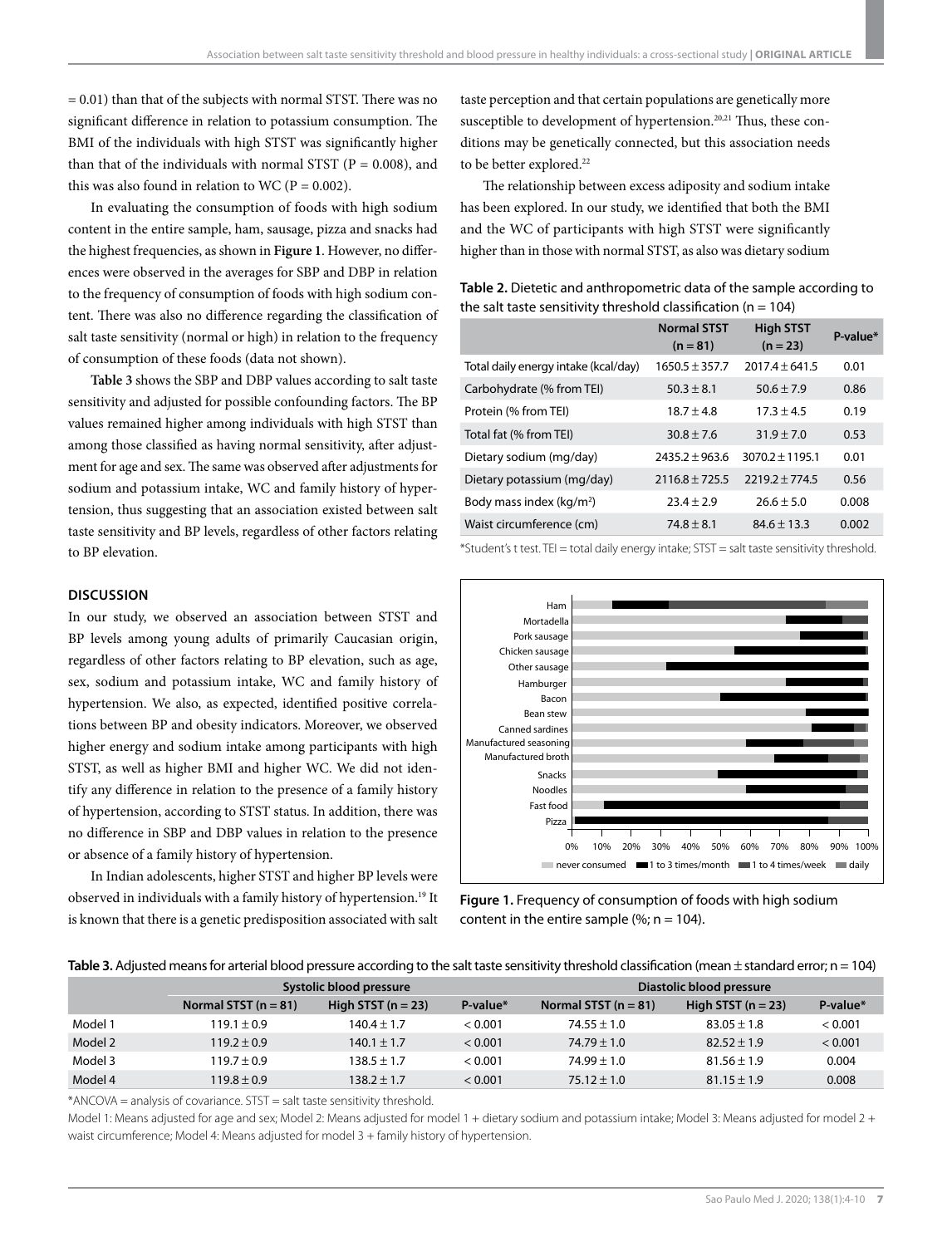intake. Some authors have identified a positive association between high sodium intake (detected through 24-hour urinary excretion) and changes in body composition in Caucasian populations, with increased body fat and decreased lean mass, regardless of energy intake.23 Other authors have shown that, for each additional 1 g of ingested salt, the chance of developing obesity is about 26%, regardless of energy intake and ethnicity.24 Obese individuals have lower STST than do non-obese individuals.25 However, salt intake appears to be higher among overweight children and adults than among those with normal body mass.<sup>24</sup>

High sodium intake can lead to increased food and energy intake, and it may replace the satiety effect promoted by dietary fats.26 In our study, we identified higher energy intake among participants with high STST. The mechanisms relating to this association may include elevation of plasma ghrelin concentrations in diets with high sodium content (this hormone acts in the central nervous system [lateral hypothalamus and curved nucleus] to generate the feeling of hunger);<sup>27</sup> and decreased glucagon-like peptide-1 (GLP-1) concentrations in sodium-sensitive individuals when there is an increase in dietary sodium intake (GLP-1 receptors are present in the curved and paraventricular nucleus of the hypothalamus, thus contributing towards reduction of appetite and food intake).28 In animal models, high sodium intake increases endogenous production of fructose, thereby triggering the processes of leptin resistance and hyperphagia, which result in obesity, insulin resistance and hepatic steatosis among mice.<sup>29</sup>

Differently from Antonello et al., who also evaluated a population in southern Brazil,<sup>30</sup> we observed in our study that there was a significant association between STST and BP levels. Our results are in agreement with other studies conducted among different populations.31-33 However, there are some controversies regarding the relationship between the salt taste threshold and BP status: in some studies, patients with hypertension have shown a higher recognition threshold for salt,<sup>30,34</sup> while in others it was concluded that there was no difference in STST between people with and without hypertension.35,36 Studies evaluating potential associations between STST and health outcomes are still scarce and quite heterogeneous regarding the type of design used, the methods used to identify BP levels and sodium intake, the type of population and the number of participants evaluated, which makes it difficult to compare the results.

Among the limitations of this study, we can mention the crosssectional design, which may have presented the bias of reverse causality; the lack of quantification of urinary sodium and nonperformance of 24-hour ambulatory blood pressure monitoring (ABPM); the application of a one-day 24-hour recall, which might not have accurately reflected the dietary habits of the sample (it may underestimate or overestimate food intake, or may characterize flat-slope syndrome); no information about the participants' levels of physical activity was obtained (this is an important factor associated with BP levels); and most of the participants in the study were Caucasians and showed high education levels.

Conversely, we can highlight that our study represented "real life", since ABPM and urinary analysis are not always widely available in clinical practice. Furthermore, we tried to perform analyses that were adjusted for a range of confounding factors that have been correlated with BP changes.

## **CONCLUSION**

An association between STST and BP was observed among the healthy adults participating in this study, regardless of other risk factors for elevation of BP levels, such as age, nutritional status and micronutrient intake. In addition, we identified that the energy and sodium intakes were higher among participants with high STST, and these individuals' BMI and WC were also higher. This result emphasizes the importance of preventive interventions for lifestyle changes, in order to avoid the development of hypertension and other chronic non-communicable diseases.

#### **REFERENCES**

- 1. Booth JN, Li J, Zhang L, et al. Trends in Prehypertension and Hypertension Risk Factors in US Adults: 1999-2012. Hypertension. 2017;70(2):275-84. PMID: 28607131; doi: 10.1161/HYPERTENSIONAHA.116.09004.
- 2. Koliaki C, Katsilambros N. Dietary sodium, potassium, and alcohol: key players in the pathophysiology, prevention, and treatment of human hypertension. Nutrition Reviews. 2013;71(6):402-11. PMID: 23731449; doi: 10.1111/nure.12036.
- 3. DeMarco VG, Aroor AR, Sowers JR. The pathophysiology of hypertension in patients with obesity. Nat Rev Endocrinol. 2014;10(6):364-76. PMID: 24732974; doi: 10.1038/nrendo.2014.44.
- 4. Gavras I, Gavras H. Volume-expanded hypertension: the effect of fluid overload and the role of the sympathetic nervous system in salt-dependent hypertension. J Hypertens. 2012;30(4):655-9. PMID: 22227820; doi: 10.1097/HJH.0b013e32834f6de1.
- 5. Carvalho JJ, Baruzzi RG, Howard PF, et al. Blood pressure in four remote populations in the INTERSALT Study. Hypertension. 1989;14(3):238-46. PMID: 2767757.
- 6. Chu C, Wang Y, Ren KY, et al. Genetic variants in adiponectin and blood pressure responses to dietary sodium or potassium interventions: a family-based association study. J Hum Hypertens. 2016;30(9):563-70. PMID: 27011258; doi: 10.1038/jhh.2016.5.
- 7. Schlaich MP, Klingbeil AU, Jacobi J, et al. Altered aldosterone response to salt intake and angiotensin II infusion in young normotensive men with parental history of arterial hypertension. J Hypertens. 2002;20(1):117-24. PMID: 11791034.
- 8. Graudal N, Jürgens G, Baslund B, Alderman MH. Compared with usual sodium intake, low- and excessive-sodium diets are associated with increased mortality: a meta-analysis. Am J Hypertens. 2014;27(9):1129- 37. PMID: 24651634; doi: 10.1093/ajh/hpu028.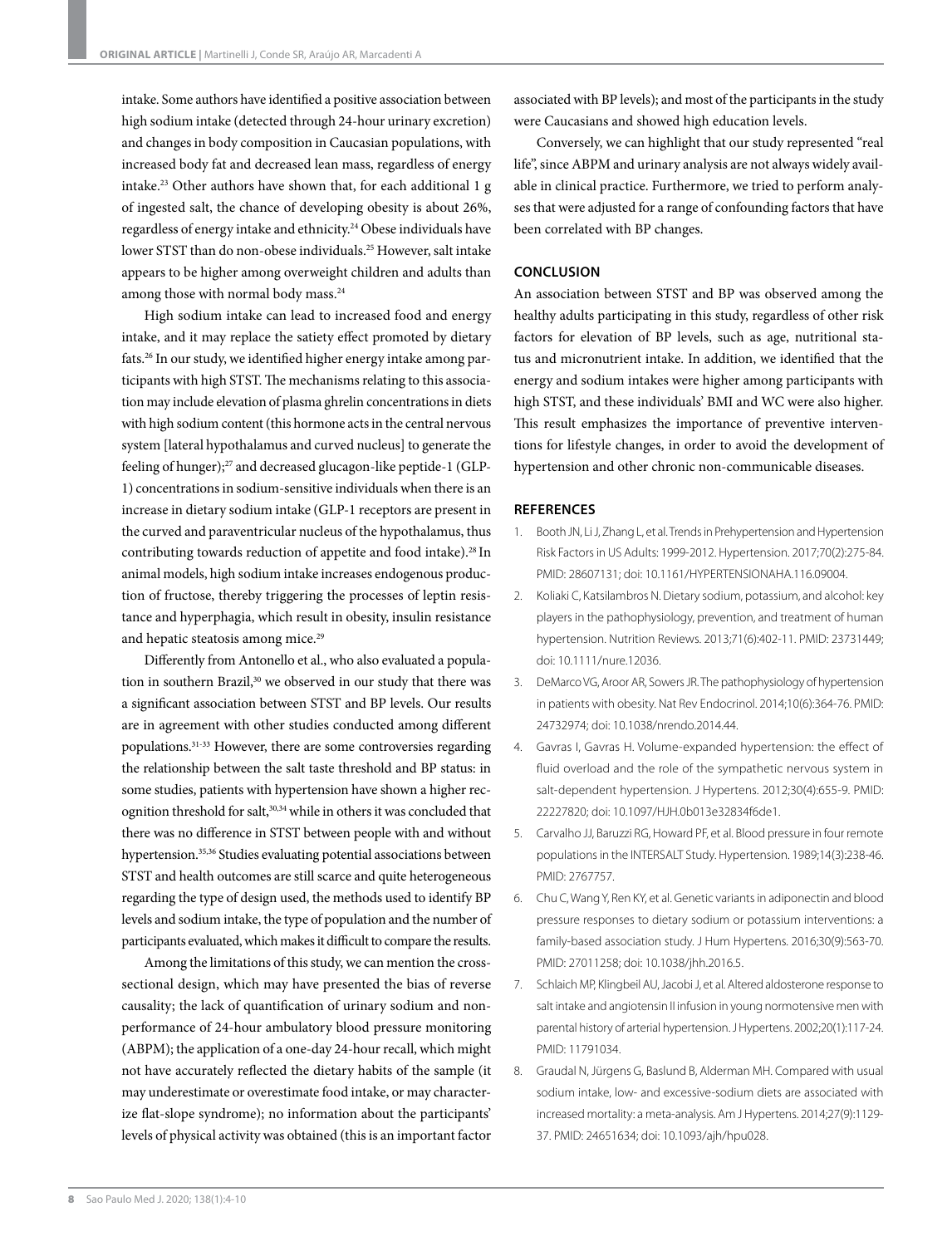- 9. Mente A, O'Donnell M, Rangarajan S, et al. Associations of urinary sodium excretion with cardiovascular events in individuals with and without hypertension: a pooled analysis of data from four studies. Lancet. 2016;388(10043):465-75. PMID: 27216139; doi: 10.1016/S0140- 6736(16)30467-6.
- 10. Graudal NA, Hubeck-Graudal T, Jurgens G. Effects of low sodium diet versus high sodium diet on blood pressure, renin, aldosterone, catecholamines, cholesterol, and triglyceride. Cochrane Database Syst Rev. 2017;4:CD004022. PMID: 28391629; doi: 10.1002/14651858.CD004022.pub4.
- 11. Moore LM, Nielsen CR, Mistretta CM. Sucrose taste thresholds: agerelated differences. J Gerontol. 1982;37(1):64-9. PMID: 7053400.
- 12. Spritzer N. Salt taste threshold in hypertensive patients. Arq Bras Cardiol. 1985;44(3):151-5. PMID: 4091705.
- 13. Cook NR, Appel LJ, Whelton PK. Sodium Intake and All-Cause Mortality Over 20 Years in the Trials of Hypertension Prevention. J Am Coll Cardiol. 2016;68(15):1609-17. PMID: 27712772; doi: 10.1016/j.jacc.2016.07.745.
- 14. McLaren L, Sumar N, Barberio AM, et al. Population-level interventions in government jurisdictions for dietary sodium reduction. Cochrane Database Syst Rev. 2016;9:CD010166. PMID: 27633834; doi: 10.1002/14651858.CD010166.pub2.
- 15. Ferreira-Sae MC, Gallani MC, Nadruz W, et al. Reliability and validity of a semi-quantitative FFQ for sodium intake in low-income and low-literacy Brazilian hypertensive subjects. Public Health Nutr. 2009;12(11):2168-73. PMID: 19476677; doi: 10.1017/S1368980009005825.
- 16. Ministério da Saúde. Secretaria de Atenção à Saúde. Departamento de Atenção Básica. Coordenação-Geral de Alimentação e Nutrição. Orientações para a coleta e análise de dados antropométricos em serviços de saúde: norma técnica do sistema de vigilância alimentar e nutricional - SISVAN [Guidelines for collection and analysis of anthropometric data in health services: technical standard system of food and nutrition surveillance -SISVAN] Brasília: Ministério da Saúde; 2011.
- 17. Malachias MVB, Gomes MAM, Nobre F, et al. 7<sup>ª</sup> Diretriz Brasileira de Hipertensão Arterial: Capítulo 2 - Diagnóstico e Classificação [7th Brazilian Guideline of Arterial Hypertension: Chapter 2 - Diagnosis and Classification]. Arq Bras Cardiol. 2016;107(3 Suppl 3):7-13. PMID: 27819381; doi: 10.5935/abc.20160152.
- 18. Nilsson B. Taste acuity of the human palate. III. Studies with taste solutions on subjects in different age groups. Acta Odontol Scand. 1979;37(4):235-52. PMID: 291279.
- 19. Nikam LH. Salt taste threshold and its relation to blood pressure in normotensive offspring of hypertensive parents amongst Indian adolescents. Indian J Physiol Pharmacol. 2015;59(1):34-40. PMID: 26571982.
- 20. Pilic L, Mavrommatis Y. Genetic predisposition to salt-sensitive normotension and its effects on salt taste perception and intake. Br J Nutr. 2018;120(7):721-31. PMID: 30105963; doi: 10.1017/S0007114518002027.
- 21. Xie X, Shi X, Xun X, Rao L. Endothelial nitric oxide synthase gene single nucleotide polymorphisms and the risk of hypertension: A meta-analysis involving 63,258 subjects. Clin Exp Hypertens. 2017;39(2):175-82. PMID: 28287883; doi: 10.1080/10641963.2016.1235177.
- 22. Qi H, Liu B, Guo C, et al. Effects of environmental and genetic risk factors for salt sensitivity on blood pressure in northern China: the systemic epidemiology of salt sensitivity (EpiSS) cohort study. BMJ Open. 2018;8(12):e023042. PMID: 30593548; doi: 10.1136/ bmjopen-2018-023042.
- 23. Larsen SC, Angquist L, Sorensen TI, Heitmann BL. 24h urinary sodium excretion and subsequent change in weight, waist circumference and body composition. PLoS One. 2013;8(7):e69689. PMID: 23936079; doi: 10.1371/journal.pone.0069689.
- 24. Ma Y, He FJ, MacGregor GA. High salt intake: independent risk factor for obesity? Hypertension. 2015;66(4):843-9. PMID: 26238447; doi: 10.1161/ HYPERTENSIONAHA.115.05948.
- 25. Hardikar S, Höchenberger R, Villringer A, Ohla K. Higher sensitivity to sweet and salty taste in obese compared to lean individuals. Appetite. 2017;111:158-65. PMID: 27988366; doi: 10.1016/j.appet.2016.12.017.
- 26. Bolhuis DP, Costanzo A, Newman LP, Keast RS. Salt Promotes Passive Overconsumption of Dietary Fat in Humans. J Nutr. 2016;146(4):838-45. PMID: 26936134; doi: 10.3945/jn.115.226365.
- 27. Zhang Y, Li F, Liu FQ, et al. Elevation of Fasting Ghrelin in Healthy Human Subjects Consuming a High-Salt Diet: A Novel Mechanism of Obesity? Nutrients. 2016;8(6). PMID: 27240398; doi: 10.3390/nu8060323.
- 28. Zheng WL, Chu C, Lv YB, et al. Effect of Salt Intake on Serum Glucagon-Like Peptide-1 Levels in Normotensive Salt-Sensitive Subjects. Kidney Blood Press Res. 2017;42(4):728-37. PMID: 29050005; doi: 10.1159/000484152.
- 29. Lanaspa MA, Kuwabara M, Andres-Hernando A, et al. High salt intake causes leptin resistance and obesity in mice by stimulating endogenous fructose production and metabolism. Proc Natl Acad Sci U S A. 2018;115(12):3138-43. PMID: 29507217; doi: 10.1073/pnas.1713837115.
- 30. Antonello VS, Antonello IC, Santos CA. Salt taste threshold, 24 hour natriuresis and blood pressure variation in normotensive individuals. Rev Assoc Med Bras (1992). 2007;53(2):142-6. PMID: 17568918.
- 31. Azinge EC, Sofola OA, Silva BO. Relationship between salt intake, salt-taste threshold and blood pressure in Nigerians. West Afr J Med. 2011;30(5):373-6. PMID: 22752827.
- 32. Michikawa T, Nishiwaki Y, Okamura T, et al. The taste of salt measured by a simple test and blood pressure in Japanese women and men. Hypertens Res. 2009;32(5):399-403. PMID: 19343036; doi: 10.1038/ hr.2009.31.
- 33. del Negro MC, Oliver M, Arocha I, Arias F. Arterial hypertension in the adolescent: its possible relation to the salt taste threshold. Rev Esp Cardiol. 1992;45(4):227-31. PMID: 1598459.
- 34. Fallis N, Lasagna L, Tétreault L. Gustatory Thresholds in Patients with Hypertension. Nature. 1962;196:74. doi: 10.1038/196074a0.
- 35. Kim CY, Ye MK, Lee YS. The salt-taste threshold in untreated hypertensive patients. Clin Hypertens. 2017;23:22. PMID: 29163986; doi: 10.1186/ s40885-017-0079-8.
- 36. Schechter PJ, Horwitz D, Henkin RI. Salt preference in patients with untreated and treated essential hypertension. Am J Med Sci. 1974;267(6):320-6. PMID: 4841902.